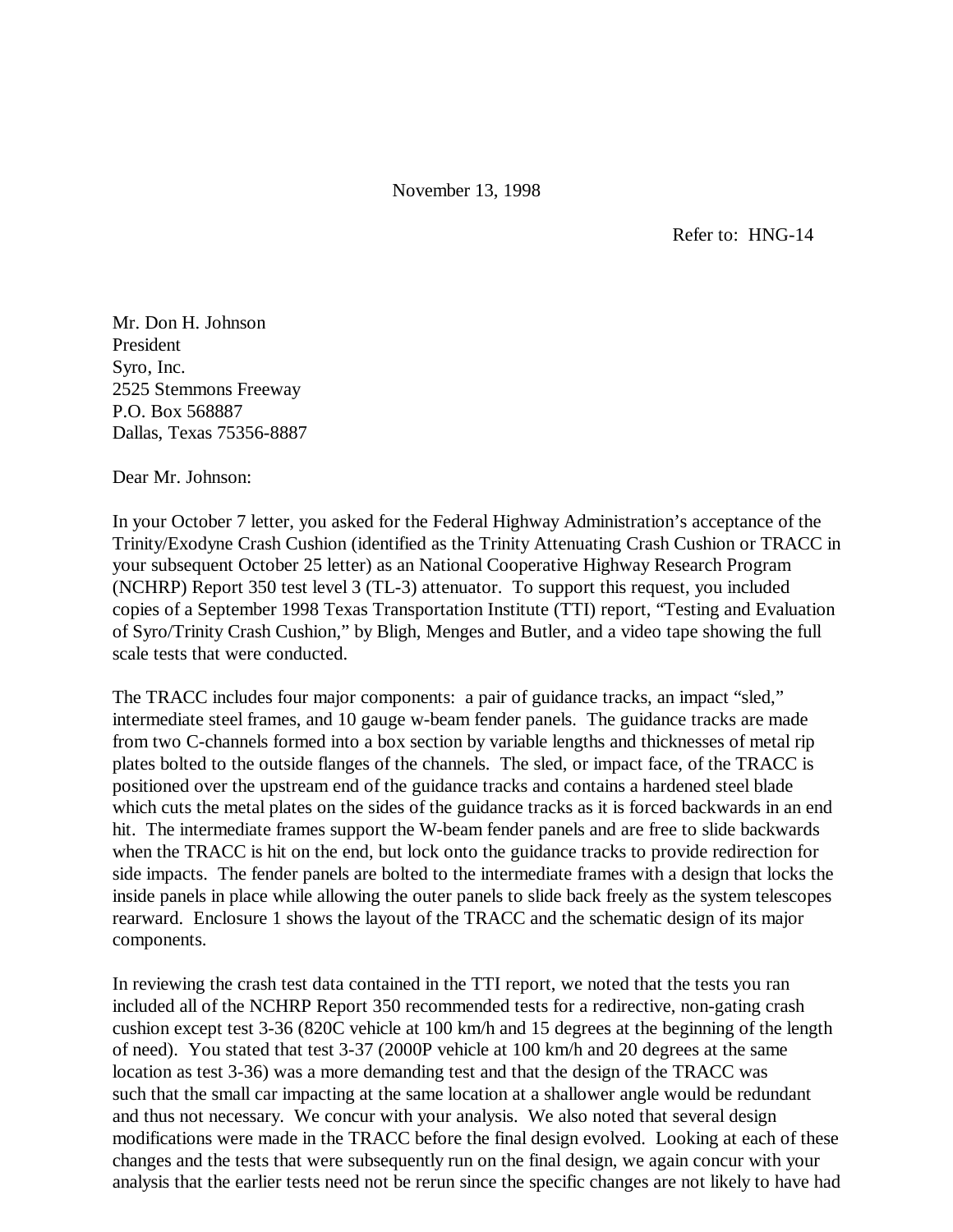a negative impact on the results of the earlier tests. Enclosure 2 consists of the summary results of tests 3-38, 3-33, 3-37, 3-32, 3-30, 3-31 and 3-39. This is the chronological order in which the tests were run and we noted that the last four tests were run on the final design for which you seek acceptance. In all tests, NCHRP Report 350 evaluation criteria were met. We understand that you intend to supply the TRACC to users as an assembled unit to simplify and facilitate installation.

In response to questions raised by my staff during our review, Mr. James Albritton of Exodyne Technologies, Inc. sent me additional information on October 16 and on October 26 regarding anchorage and transition designs and you provided detailed drawings and further information in your November 4 letter. The tested unit was installed on a 150-mm thick reinforced concrete base and anchored with twenty-seven 190-mm long steel anchor studs 16-mm in diameter. Mr. Albritten stated that the TRACC can also be used as a temporary crash cushion resting on 200 mm of asphalt (or 150 mm of asphalt over 150 mm of compacted subbase) if anchored with twenty-seven 460-mm long Grade 5 threaded studs set in drilled holes using a polyester resin meeting ACI 349 requirements. He also provided conceptual drawings (Enclosure 3) of the connection of the TRACC to a vertical concrete barrier and to a safety-shape concrete barrier at locations where there is bi-directional traffic. While these designs appear to minimize the snagging potential, users will need to have shop drawings showing exact dimensions, material specifications, and welding and connection details for each design before it is used and we will need copies of these drawings for our files.

Based on our review, we conclude that the TRACC, as designed and tested, meets the evaluation criteria for an NCHRP Report 350 TL-3 attenuator and may be used on the National Highway System (NHS) as a permanent or temporary crash cushion. Since the TRACC is a proprietary product, its use on Federal-aid projects, except exempt non-NHS projects, is subject to the conditions noted in Title 23, Code of Federal Regulations, Section 635.411.

Sincerely yours,

( original signed by Dwight A. Horne)

Dwight A. Horne Chief, Federal-Aid and Design Division

3 Enclosures Acceptance Letter CC-54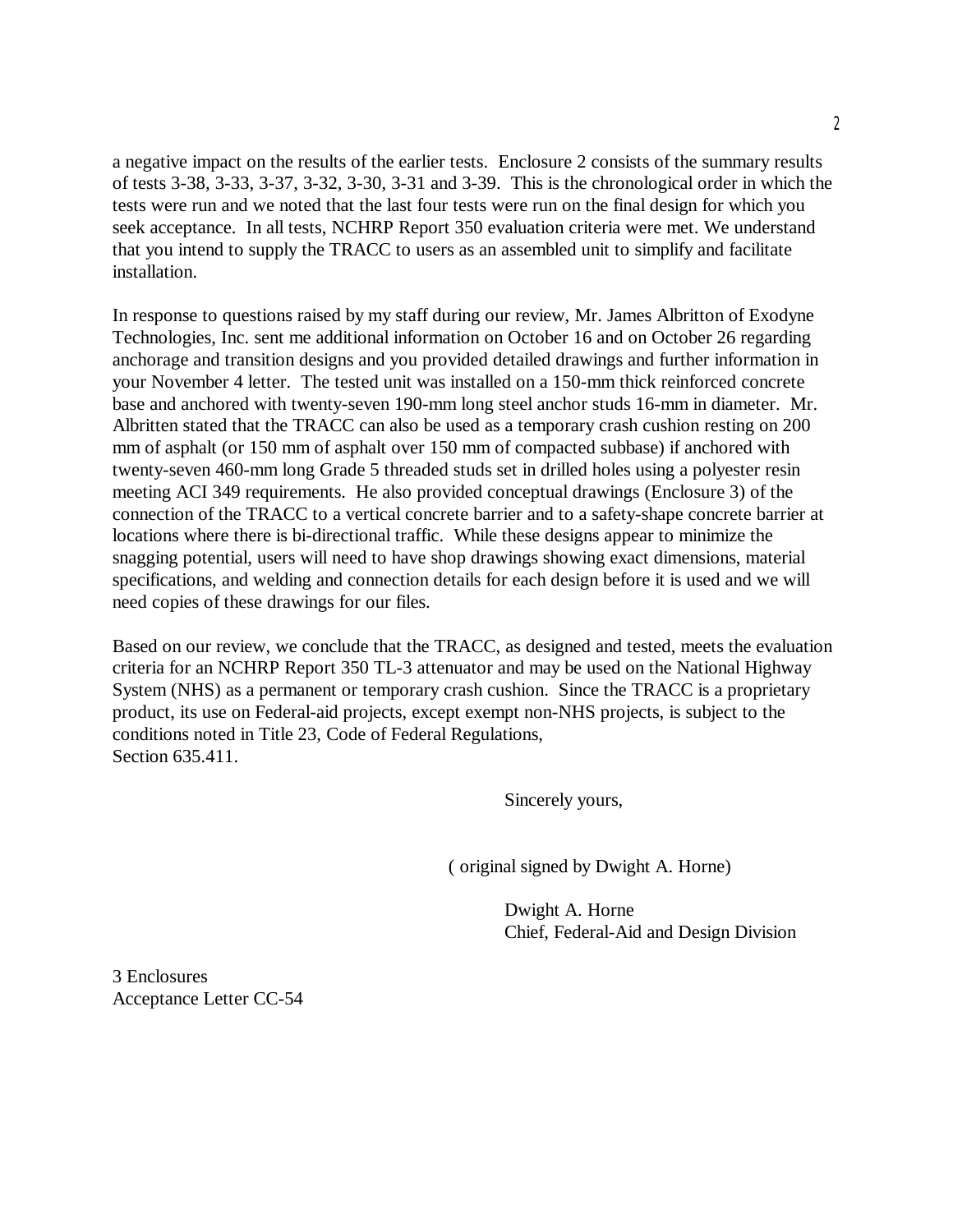

JR Albritton, PE<br>Eudoyna Technologies, Inc<br>7.540<br>7.540



 $\varsigma$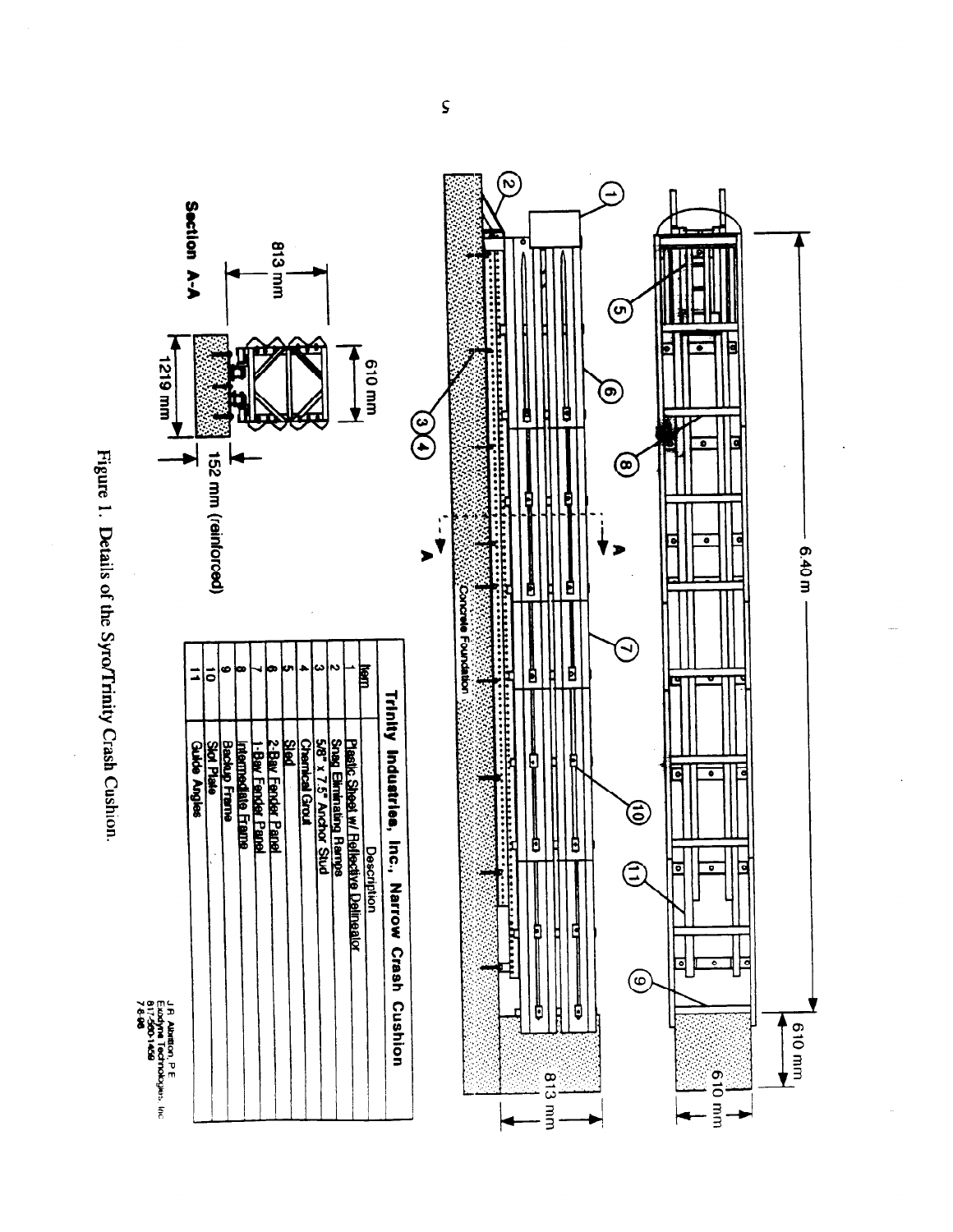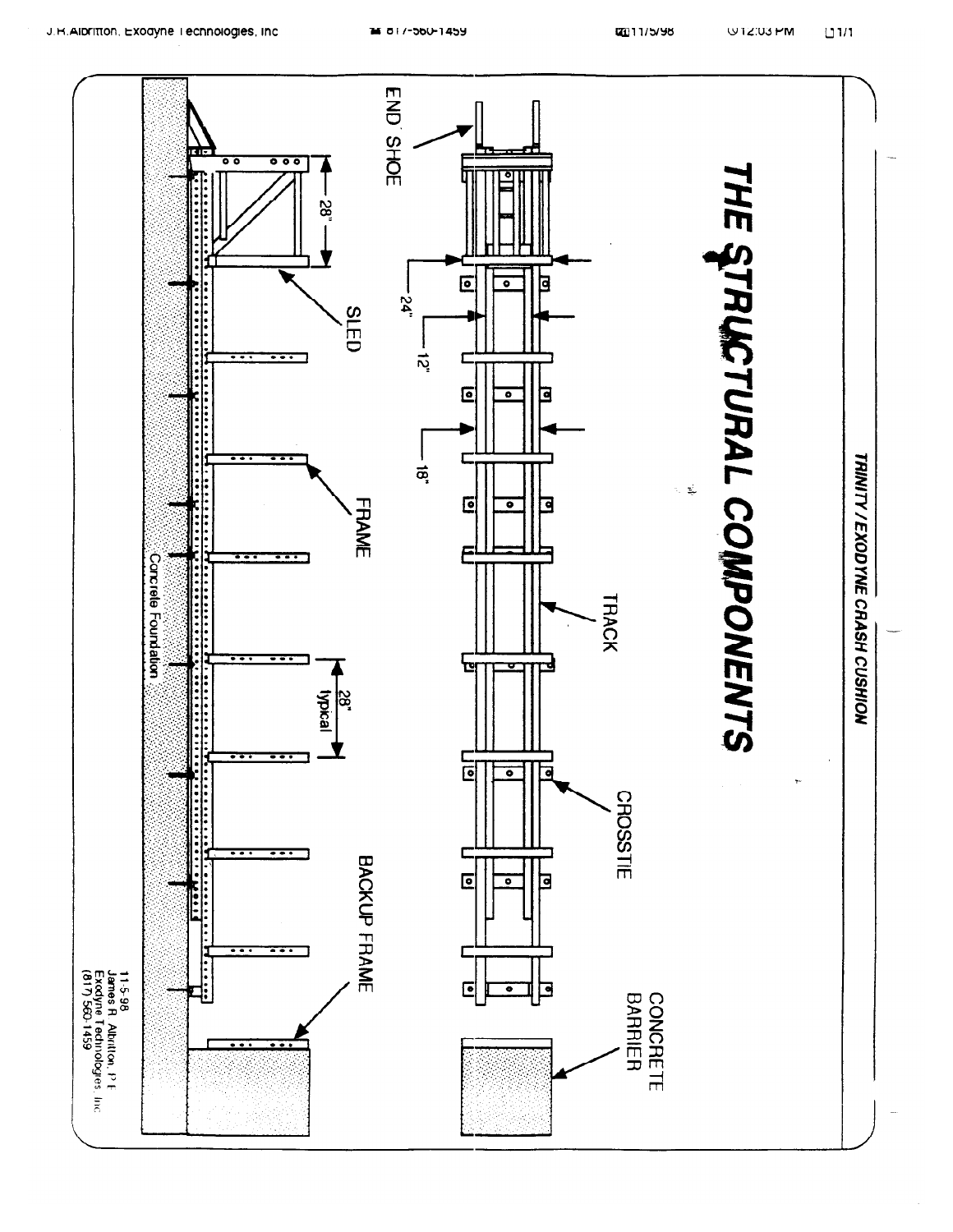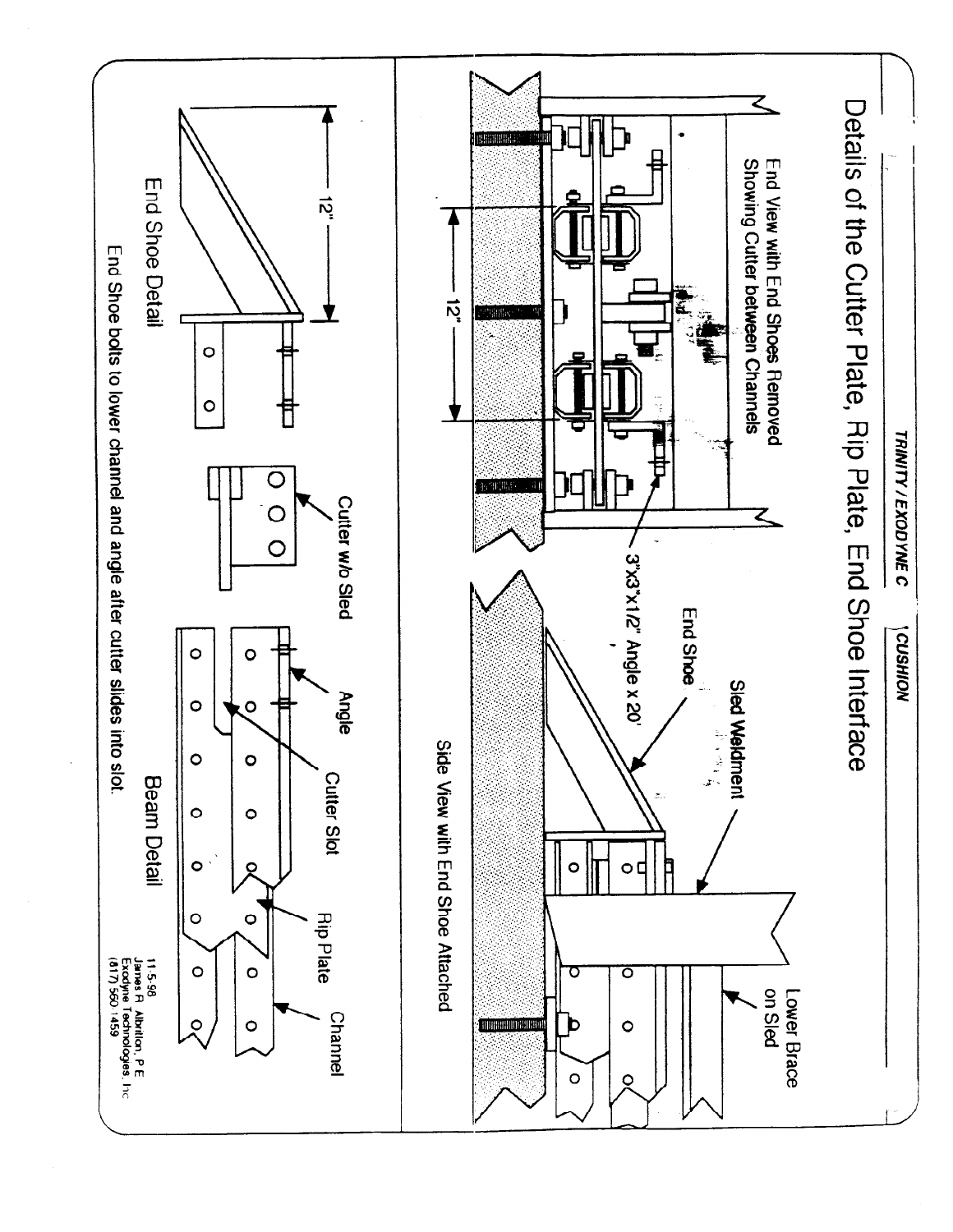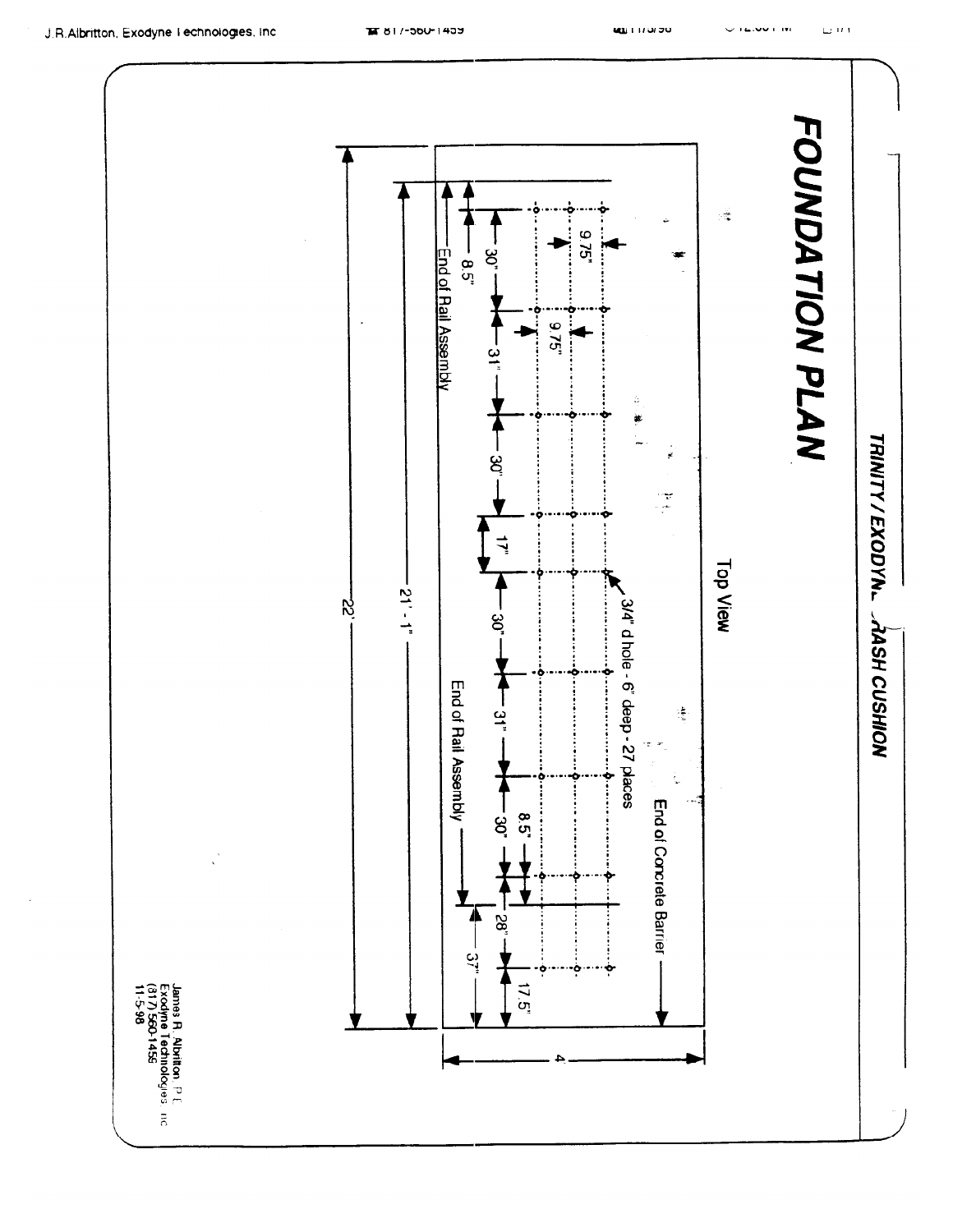| Mass (kg)<br>Gross Static<br>Dummy<br>Curb<br>C<br>Test Inertial<br>Nuuunp ON<br>2000<br>1888<br>2000                                           | Soil Type and Condition.<br>Test Vehicle<br>Material or Key Elements<br><b>Designation</b><br>Model .<br>$\frac{1}{2}$<br>Guidance Track, Impact Sled<br><b>Production</b><br>1993 Chevrolet 2500 pickup truck<br><b>2000P</b><br>Concrete Pavement, Dry<br>Intermediate Frames, Fender Panels                                                                                                                                                           | Test Article<br>General Information<br>Date<br>$\frac{1}{100}$<br>Test Agency<br>Installation Length (m)<br>Name or Manutacturer<br>$1$ ad $\sqrt{1}$<br>0.40<br>2-160P0P<br>Syro/Trinty Crash Cushion<br><b>Crash Cushion</b><br>07/1/87<br>Texas Transportation Institute |        | 0.000.9<br>0.0978 |
|-------------------------------------------------------------------------------------------------------------------------------------------------|----------------------------------------------------------------------------------------------------------------------------------------------------------------------------------------------------------------------------------------------------------------------------------------------------------------------------------------------------------------------------------------------------------------------------------------------------------|-----------------------------------------------------------------------------------------------------------------------------------------------------------------------------------------------------------------------------------------------------------------------------|--------|-------------------|
| Šλ<br>Max. 0.050-s Average (g's)<br>z-direction<br>y direction<br>x-direction                                                                   | PHD (0,9)<br>THIV (km/h)<br>Ridedown Accelerations (g's)<br>x-direction<br>y-direction<br>$\frac{1}{2}$<br>x-direction<br>$\begin{bmatrix} 1 & 0 & 0 \\ 0 & 0 & 0 \\ 0 & 0 & 0 \\ 0 & 0 & 0 \\ 0 & 0 & 0 \\ 0 & 0 & 0 \\ 0 & 0 & 0 & 0 \\ 0 & 0 & 0 & 0 \\ 0 & 0 & 0 & 0 \\ 0 & 0 & 0 & 0 & 0 \\ 0 & 0 & 0 & 0 & 0 \\ 0 & 0 & 0 & 0 & 0 \\ 0 & 0 & 0 & 0 & 0 & 0 \\ 0 & 0 & 0 & 0 & 0 & 0 \\ 0 & 0 & 0 & 0 & 0 & 0 & 0 \\ 0 & 0 & 0 & 0 & 0 & 0 & 0 \\ $ | Occupant Risk Values<br><b>Exit Conditions</b><br>Impact Conditions<br>Speed (kmh)<br>Speed (km/h)<br>Angle (deg)<br>Angle (deg)<br>Impact Velocity (m/s)                                                                                                                   |        | 8 SSI 0           |
| $\frac{6}{9}$<br>$\frac{1}{4}$<br>မ္မ<br>Max. Roll Angle (deg)<br>Max. Pitch Angle (deg)<br>(during 1.0 s atter impact)<br>Max. Yaw Angle (deg) | $-12.8$<br>247<br>7.4<br>$\frac{14.1}{14.1}$<br>$\frac{4}{3}$<br>o<br>S<br>$\vec{u}$<br>Post-Impact Behavior<br>Max. Occ. Compart<br>Maximum Exterior<br>Interior<br>Vehicle Crush (mm)<br>Detormation (mm)<br>8<br>Sp                                                                                                                                                                                                                                   | 826<br>565<br>$\frac{1}{2}$<br>$\frac{6}{6}$<br>Vehicle Damage<br>Test Article Deflections (m)<br>Permanent .<br>Extenor<br>Dynamic<br>SON<br>ဗွိ                                                                                                                           | ြ<br>통 | s £63 0           |
| ڟ<br>á,                                                                                                                                         | c<br><b>380</b><br><b>HS0000000</b>                                                                                                                                                                                                                                                                                                                                                                                                                      | 010<br>OIFREW2<br><b>OIRFO2</b><br>623                                                                                                                                                                                                                                      | وصب    |                   |

 $1\overline{c}$ 

י<br>ז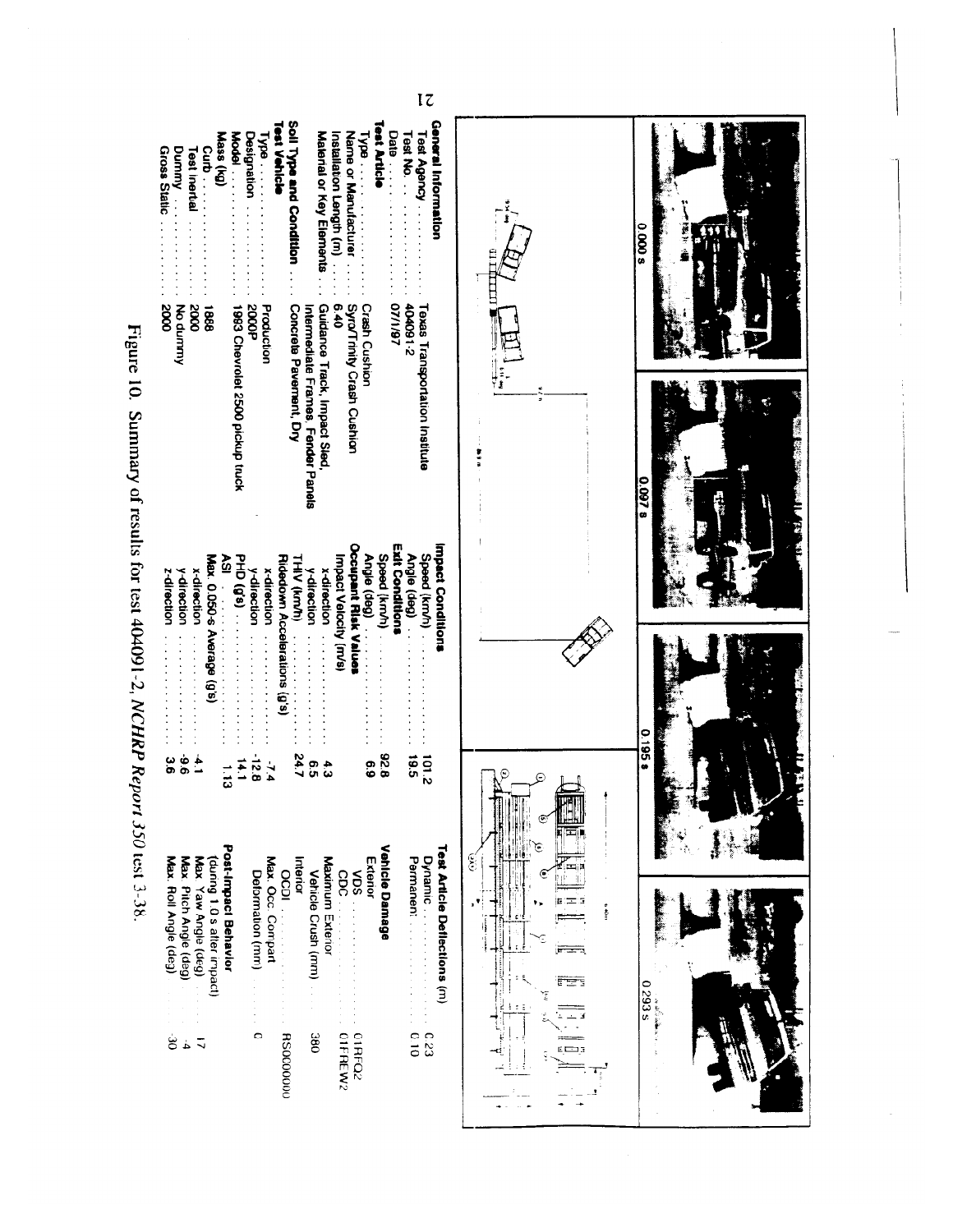| $I\epsilon$                                                                                                                                                                                                                                                                                                                                                                                                                                                                                                                                                                                                                                                                                                                                                                                                                                       |                       |                |
|---------------------------------------------------------------------------------------------------------------------------------------------------------------------------------------------------------------------------------------------------------------------------------------------------------------------------------------------------------------------------------------------------------------------------------------------------------------------------------------------------------------------------------------------------------------------------------------------------------------------------------------------------------------------------------------------------------------------------------------------------------------------------------------------------------------------------------------------------|-----------------------|----------------|
| General Information<br><b>Test Article</b><br>Soil Type and Condition.<br>Test Vehicle<br>Date<br>Test Agency<br>Name or Manufacturer<br>Test No.<br>Designation<br>Material or Key Elements<br>Mass (kg)<br>Installation Length (m)<br>Model<br>$\sqrt{8}$<br>$\frac{1}{2}$<br>Curb.<br>Gross Static<br>Dunmy<br><b>Test Inertial</b><br><b>Crash Cushion</b><br>9-160101<br>Guidance Track, Impact Sled<br>Syro/Trinity Crash Cushion<br>Concrete Pavement, Dry<br>11/13/97<br>6.40<br>Texas Transportation Institute<br>Intermediate Frames, Fender Panels<br>5000 <sub>b</sub><br>Production<br>Nummo <sub>N</sub><br>1212<br>1992 Chevrolet 2500 pickup truck<br>2000<br>0002                                                                                                                                                                | $14.0$ deg<br>0.0008  |                |
| Occupant Risk Values<br><b>Exit Conditions</b><br>Impact Conditions<br>Speed (kmh)<br>Speed (km/h)<br>Angle (deg)<br>Angle (deg)<br>Ridedown Accelerations (g.s.<br>Max. 0.050-s<br>Impact Velocity (m/s)<br>$H = \frac{1}{2}$<br>š<br><b>THIV (km/h)</b><br>x-direction<br>x-direction<br>y-direction<br>y-direction<br>y-direction<br>x-direction<br>z-direction<br>$\frac{1}{2}$<br>Average (g's)<br>$\frac{1}{2}$ , $\frac{1}{2}$ , $\frac{1}{2}$ , $\frac{1}{2}$ , $\frac{1}{2}$ , $\frac{1}{2}$ , $\frac{1}{2}$<br>.<br>$\frac{1}{2}$ $\frac{1}{2}$ $\frac{1}{2}$ $\frac{1}{2}$ $\frac{1}{2}$ $\frac{1}{2}$ $\frac{1}{2}$ $\frac{1}{2}$ $\frac{1}{2}$ $\frac{1}{2}$ $\frac{1}{2}$ $\frac{1}{2}$ $\frac{1}{2}$ $\frac{1}{2}$ $\frac{1}{2}$ $\frac{1}{2}$ $\frac{1}{2}$ $\frac{1}{2}$ $\frac{1}{2}$ $\frac{1}{2}$ $\frac{1}{2}$ $\frac{1}{2}$ | $289$ deg             | <b>0.095 s</b> |
| <b>186</b><br>$\frac{14}{14}$<br>ξ<br><b>peddo<sub>i</sub>S</b><br>$\frac{8}{2}$<br>$\overline{0}$<br>$\overline{9}$<br>4.4<br>م<br>6<br>$\vec{Q}$<br>σ<br>Vehicle Damage<br>Test Article Deflections (m)<br>Post-Impact Behavlor<br>Permanent<br>Dynamic<br>(during 1.0 s after impact)<br>Maximum Exterior<br>Max. Roll Angle (deg)<br>Max. Occ. Compart<br>Interior<br>Exterior<br>Max. Pitch Angle (deg)<br>Max. Yaw Angle (deg)<br>Vehicle Crush (mm)<br>SON<br>Deformation (mm)<br>$\mathbf{C}$<br><b>OCDI</b>                                                                                                                                                                                                                                                                                                                              | آران<br>روا<br>e<br>e | <b>80610</b>   |
| 800<br>9.64<br>98 <sub>C</sub><br><b>FS0000000</b><br>12FD5<br>12FDEW2<br>$\frac{4}{5}$<br>خ                                                                                                                                                                                                                                                                                                                                                                                                                                                                                                                                                                                                                                                                                                                                                      | É                     | 0.333          |

Figure 18. Summary of results for test 404091-6, NCHRP Report 350 test 3-33.

**Burde Spice**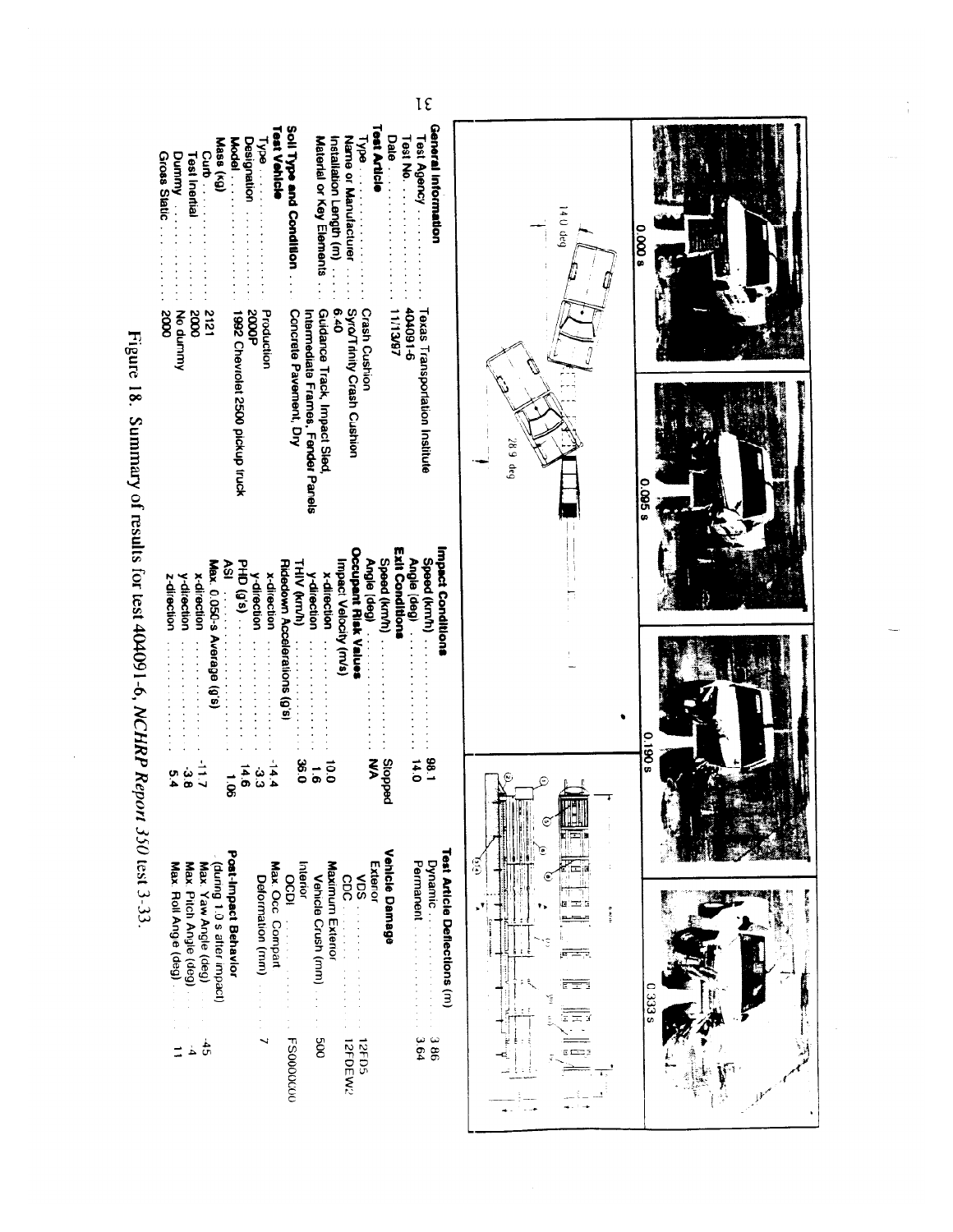| 7 <sub>v</sub>                                                                                                                                                                                                                                                                                                                                                                                                                                                                                                                                                                                                                                                                                                                                                                                                                                                                                                                                                                                                                                                                                                                                                                          |                                                                                                        |                    |
|-----------------------------------------------------------------------------------------------------------------------------------------------------------------------------------------------------------------------------------------------------------------------------------------------------------------------------------------------------------------------------------------------------------------------------------------------------------------------------------------------------------------------------------------------------------------------------------------------------------------------------------------------------------------------------------------------------------------------------------------------------------------------------------------------------------------------------------------------------------------------------------------------------------------------------------------------------------------------------------------------------------------------------------------------------------------------------------------------------------------------------------------------------------------------------------------|--------------------------------------------------------------------------------------------------------|--------------------|
| <b>General Information</b><br><b>Test Article</b><br>Test Vehicle<br>Soil Type and Condition<br>Date in the state of the state of the parties of the property of the parties of the parties of the state of the state of the state of the state of the state of the state of the state of the state of the state of the state<br>Test Agency<br>Name or Manufacturer<br>Test No.<br>Material or Key Elements<br>Installation Length (m)<br>Mass (kg)<br>Designation<br>Model<br>lype.<br>$1$ ype $\sim$<br>Curb<br>Gross Static<br>Dunmy<br>Test Inertial                                                                                                                                                                                                                                                                                                                                                                                                                                                                                                                                                                                                                               | 20.6 deg<br>$\left\{\prod_{i=1}^n\mathbb{E}\left[\prod_{i=1}^n\frac{1}{i}\right]\right\}_{\text{deg}}$ | i<br>V<br>$0000$ s |
| 86/SO/20<br><b>Crash Cushion</b><br>11-160#0#<br>Syro/Trinity Crash Cushion<br>6.40<br>Concrete Pavement, Dry<br>Guidance Track, Impact Sled<br><b>Texas Transportation Institute</b><br>0102<br>0002<br><b>2000P</b><br>Intermediate Frames, Fender Panels<br>No dummy<br>0002<br>1993 Chevrolet 2500 pickup truck<br>Production                                                                                                                                                                                                                                                                                                                                                                                                                                                                                                                                                                                                                                                                                                                                                                                                                                                       | 48.8<br>$\overline{\mathbf{z}}$                                                                        | 8600               |
| Impact Conditions<br><b>Exit Conditions</b><br>Occupant Risk Values<br>Speed (km/h)<br>Speed (km/h)<br>Angle (deg)<br>Angle (deg)<br>Max. 0.050-s<br>Ridedown Accelerations (g's)<br>Ŗδ<br><b>PHD (g's)</b><br>Impact Velocity (m/s)<br><b>THIV (km/h)</b><br>x-direction<br>y-direction<br>y direction<br>x-direction<br>x-direction<br>y-direction<br>z-direction<br>$\begin{bmatrix} 1 & 0 & 0 & 0 \\ 0 & 1 & 0 & 0 \\ 0 & 0 & 0 & 0 \\ 0 & 0 & 0 & 0 \\ 0 & 0 & 0 & 0 \\ 0 & 0 & 0 & 0 \\ 0 & 0 & 0 & 0 \\ 0 & 0 & 0 & 0 & 0 \\ 0 & 0 & 0 & 0 & 0 \\ 0 & 0 & 0 & 0 & 0 \\ 0 & 0 & 0 & 0 & 0 \\ 0 & 0 & 0 & 0 & 0 & 0 \\ 0 & 0 & 0 & 0 & 0 & 0 \\ 0 & 0 & 0 & 0 & 0 & 0 \\ 0 & 0 & 0 & 0 & 0 & $<br>Average (g's)<br>.<br>$-2$ , $-2$ , $-2$ , $-1$ , $-2$<br>.<br>$\frac{1}{2}$ $\frac{1}{2}$ $\frac{1}{2}$ $\frac{1}{2}$ $\frac{1}{2}$ $\frac{1}{2}$ $\frac{1}{2}$ $\frac{1}{2}$ $\frac{1}{2}$ $\frac{1}{2}$ $\frac{1}{2}$ $\frac{1}{2}$ $\frac{1}{2}$ $\frac{1}{2}$ $\frac{1}{2}$ $\frac{1}{2}$ $\frac{1}{2}$ $\frac{1}{2}$ $\frac{1}{2}$ $\frac{1}{2}$ $\frac{1}{2}$ $\frac{1}{2}$<br>$\begin{array}{c} \bullet & \bullet \\ \bullet & \bullet \\ \bullet & \bullet \end{array}$ |                                                                                                        |                    |
| 666<br>90.6<br>0.18<br>25.3<br>651<br>ن<br>ن<br>်<br>()<br>δ,<br>e<br>2<br>$\frac{1}{9}$<br>۵Ľ<br>ė<br>0<br>$\frac{c}{6}$<br><b>Z60</b><br>Exterior<br>Interior                                                                                                                                                                                                                                                                                                                                                                                                                                                                                                                                                                                                                                                                                                                                                                                                                                                                                                                                                                                                                         | ୭<br>ြ                                                                                                 | 0.224 s            |
| <b>Vehicle Damage</b><br>Test Article Deflections (m)<br>Post-Impact Behavlor<br>Permanent<br>Dynamic<br>Maximum Exterior<br>Max. Roll Angle (deg)<br>Max. Pitch Angle (deg)<br>Max. Yaw Angle (deg)<br>(during 1.0 s after impact)<br>Max. Occ. Compart<br>Vehicle Crush (mm)<br>CDC .<br>NDS.<br>OCDI.<br>Detormation (mm)<br>330<br>01FREW2<br>0.14<br>0<br><b>RS0000000</b><br><b>O1RFQ2</b><br>86.0<br>$\frac{1}{\infty}$<br>Ė<br>9g                                                                                                                                                                                                                                                                                                                                                                                                                                                                                                                                                                                                                                                                                                                                               | ŝ<br>ł.                                                                                                | <b>S</b> 966.0     |

 $\ddot{\phantom{a}}$ 

Figure 26. Summary of results for test 404091-11,  $NCHRP$  Report 350 test 3-37.

Gross Static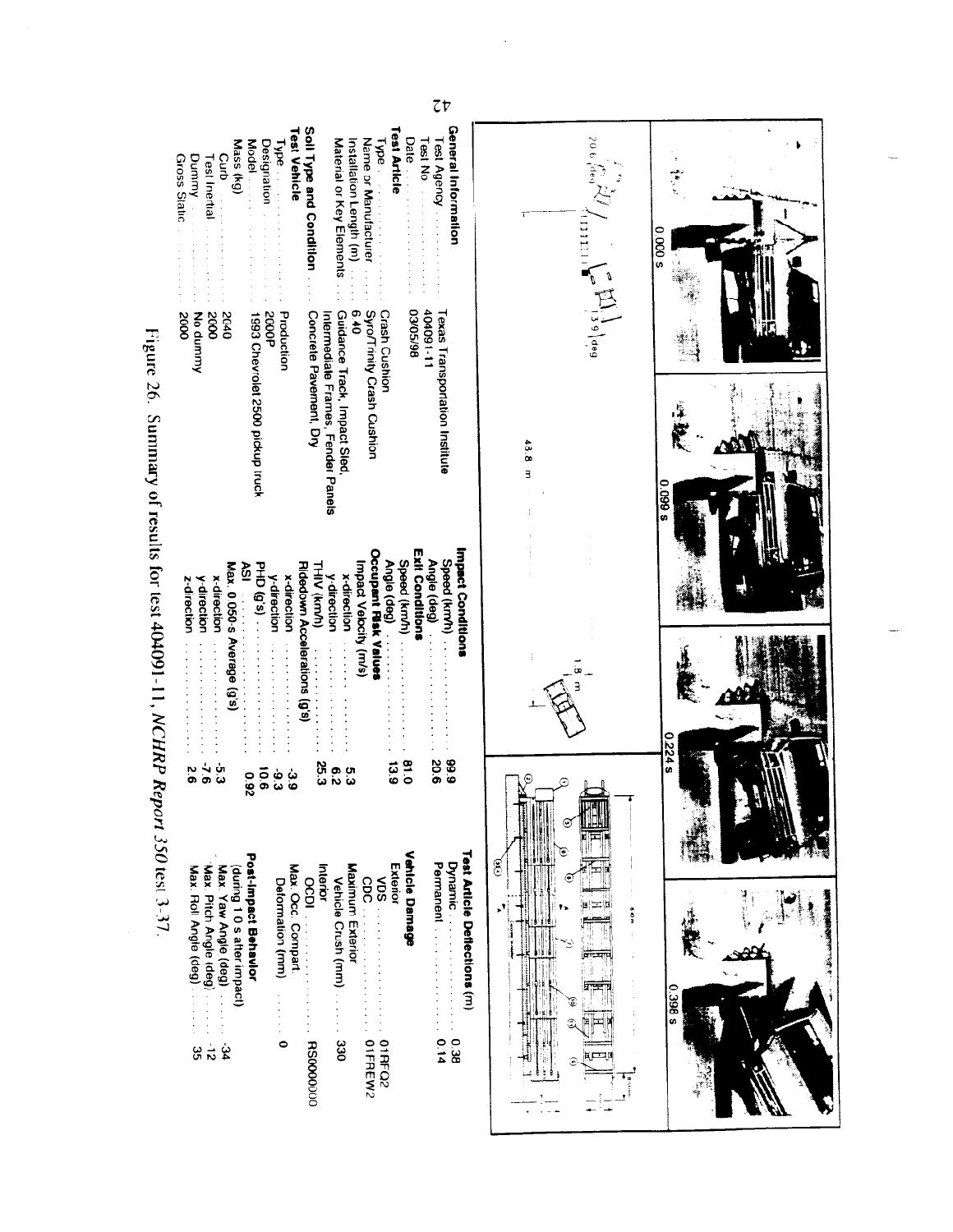| $\zeta$                                                                                                                                                                                                                                                                                                                                                                                                                                                                                                                                                                                                                                                                                                    |                                                 |                            |
|------------------------------------------------------------------------------------------------------------------------------------------------------------------------------------------------------------------------------------------------------------------------------------------------------------------------------------------------------------------------------------------------------------------------------------------------------------------------------------------------------------------------------------------------------------------------------------------------------------------------------------------------------------------------------------------------------------|-------------------------------------------------|----------------------------|
| <b>Test Article</b><br><b>General Information</b><br>Soil Type and Condition<br><b>Test Vehicle</b><br>Date<br>Test Agency<br>Test No.<br>Mass (kg)<br>Material or Key Elements<br>Installation Length (m)<br>Name or Manutacturer<br>Model .<br>$1$ ype $\cdot$ .<br>Designation<br>$1$ ype $\ldots$<br>Gross Static<br>Dummy<br>Curb<br><b>Test Inertial</b><br>Production<br>404091-15<br>04/28/98<br>028<br><b>320CB</b><br>Concrete Pavement, Dry<br>$0*9$<br>Syro/Trinity Crash Cushion<br><b>Crash Cushion</b><br>Guidance Track, Impact Sled<br><b>Texas Transportation Institute</b><br>569<br>1992 Geo Metro<br>748<br>Intermediate Frames, Fender Panels<br>ă                                   | 日本 けい<br>i deg                                  | $0.000$ s<br>$960^{\circ}$ |
| Occupant Risk Value<br>Exit Conditions<br><b>Impact Conditions</b><br>Speed (km/h)<br>Max. 0.050-s Average (g's)<br>Speed (km/h) .<br>Angle (deg)<br>HID(0,s)<br>Ridedown Accelerations (g's)<br>THIV (km/h)<br>Š<br>mpact Velocity (m/s)<br>Angle (geg)<br>x-direction<br>x-direction<br>y-direction<br>y-direction<br>y-direction<br>x-direction<br>z-direction<br>$\ddot{\cdot}$ $\ddot{\cdot}$ $\ddot{\cdot}$ $\ddot{\cdot}$ $\ddot{\cdot}$ $\ddot{\cdot}$<br>$\frac{1}{2}$ , $\frac{1}{2}$ , $\frac{1}{2}$ , $\frac{1}{2}$ , $\frac{1}{2}$ , $\frac{1}{2}$<br>9.96<br><b>Peddong</b><br>14.8<br>ξ<br>44.8<br>$\frac{1}{6}$<br>မ္မ<br>الم<br>14: 2<br>ლ<br>ი<br>ិ<br>ទ<br>ن<br>20<br>စ်<br>စ<br>n<br>6 | ٦<br>Q                                          | 0.1978                     |
| Post-Impact Behavlor<br><b>Vehicle Damage</b><br>Test Article Deflections (m)<br>Max. Pitch Angle (deg)<br>Max. Yaw Angle (deg)<br>during 1.0 s after impact)<br>Max. Roll Angle (deg)<br>Max. Occ. Compart.<br>Permanent<br>Dynamic<br>Interior<br><b>Maximum Exterio</b><br>Exterior<br><b>OCDI</b><br>Vehicle Crush (mm) .<br>Deformation (mm)<br>SON<br>cpc<br>$\frac{1}{4}$<br>440<br><b>FS0020000</b><br>$\frac{1}{2}$<br>8<br>22.47<br>12FCEW3<br>12FC5<br>خ                                                                                                                                                                                                                                        | 3<br>€<br>$\blacksquare$<br>š<br>C<br>in E<br>⊝ | 82670<br>١                 |

L

Figure 34. Summary of results for test 404091-15,  $NCHRP$  Report 350 test 3-32.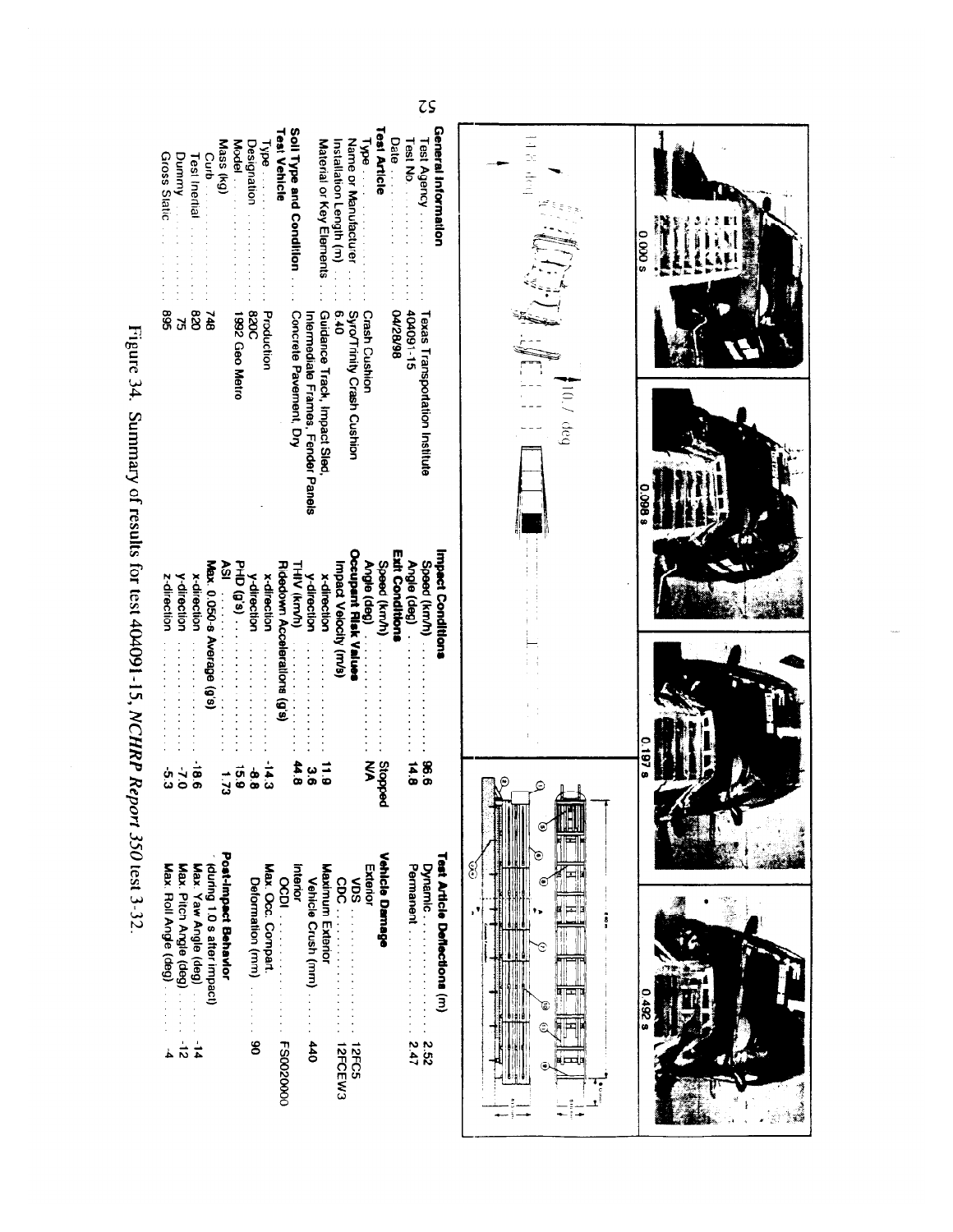| Figure 42. Summary of results for test 404091-16, NCHRP Report 350 test 3-30 |
|------------------------------------------------------------------------------|
|                                                                              |
|                                                                              |
|                                                                              |



 $79$ 

Trin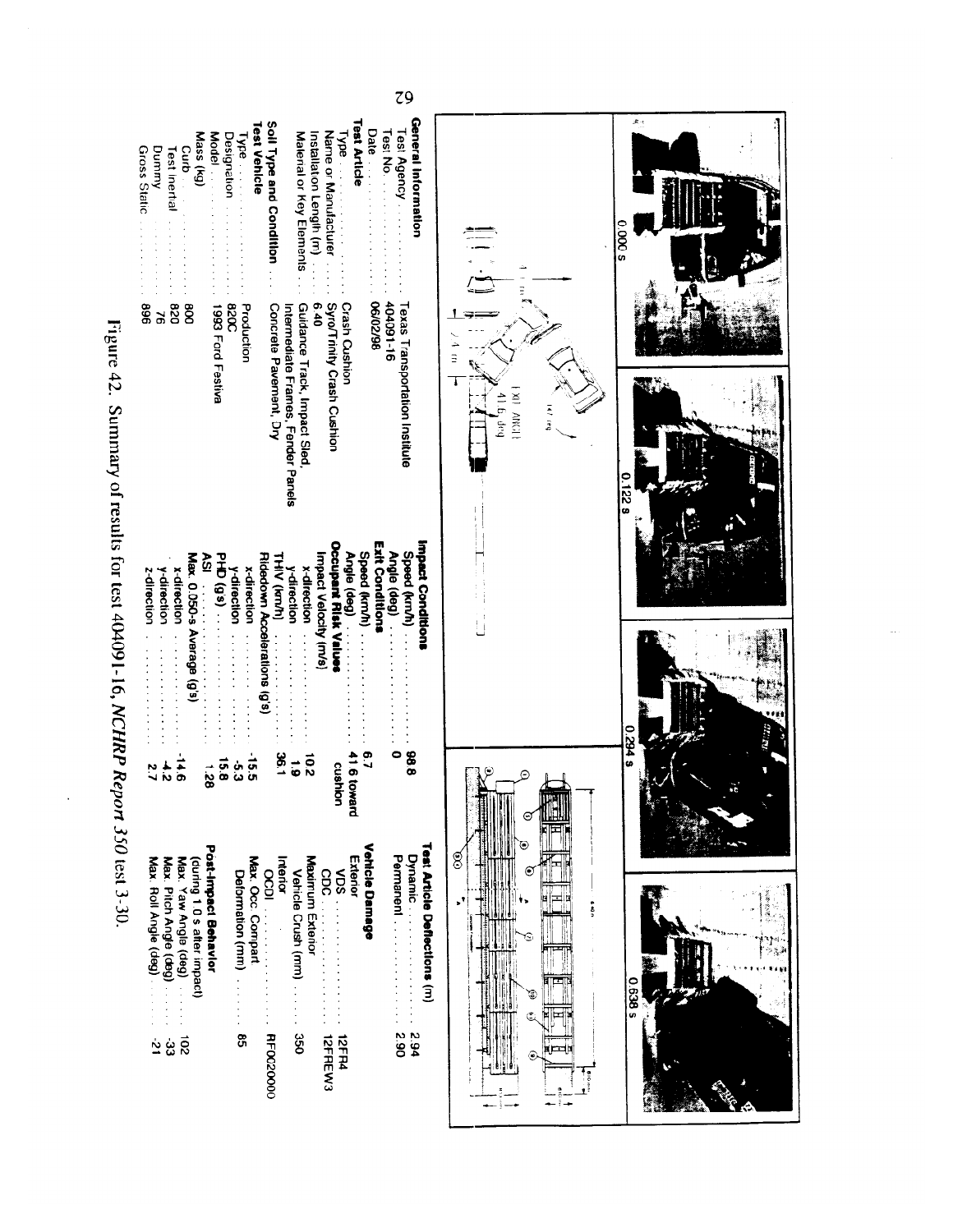| 7L                                                                                                                                                                                                                                                                                                                                                                                                                                                                                                                                                                                                                                                                                                                          |                                          |                        |
|-----------------------------------------------------------------------------------------------------------------------------------------------------------------------------------------------------------------------------------------------------------------------------------------------------------------------------------------------------------------------------------------------------------------------------------------------------------------------------------------------------------------------------------------------------------------------------------------------------------------------------------------------------------------------------------------------------------------------------|------------------------------------------|------------------------|
| <b>Test Article</b><br>General Information<br>Soil Type and Condition<br><b>Test Vehicle</b><br>Test Agency<br>Date<br>Name or Manutacturer<br>Test No.<br>Material or Key Elements<br>Installation Length (m)<br>Mass (kg)<br>Model<br><b>Designation</b><br>$M_{\rm BH}$<br>M<br>Gross Static<br>Dummy and<br>Curb<br>Curb<br>Test Inertial<br><b>Crash Cushion</b><br>11-180101<br>Syro/Trinity Crash Cushion<br>06/16/98<br>Production<br><b>Texas Transportation Institute</b><br><b>50005</b><br>Guidance Track, Impact Sled<br>0.40<br><b>S106</b><br>Concrete Pavement, Dry<br>No dummy<br><b>2000</b><br>Intermediate Frames, Fender Panels<br>2000<br>1993 Chevrolet 2500 pickup truck                            | 8.5 Adeg<br>545 mm                       | $0.000$ s<br>$0.099$ s |
| Example Solution of results for test 404091-17. NCHRP Report 350 test 3-31.<br><b>Impact Conditions</b><br><b>Occupant Risk Valuer</b><br>Exit Conditions<br>Speed (km/h)<br>Speed (kmh) .<br><b>(Bep)</b> elBuy<br>Max. 0.050-s Average (g's)<br>PHO(0,0)<br>ξŠ<br>Ridedown Accelerations (g's)<br>Angle (deg)<br><b>THIV (km/h)</b><br>mpact Velocity (m/s)<br><b>v-direction</b><br>x-direction<br>y-direction<br>x-direction<br><b>K-direction</b><br>y-direction<br>z-direction<br>$\ddot{\phantom{a}}$                                                                                                                                                                                                                |                                          | 0.220                  |
| 2.51<br>33.8<br>စ<br>ဂ<br>0<br>4.8<br>100.4<br>ट<br>२०<br>No Contact<br>$\frac{6}{5}$<br>$\frac{1}{9}$<br><b>960</b><br>4.3<br>o<br>G<br>ontact                                                                                                                                                                                                                                                                                                                                                                                                                                                                                                                                                                             | n,<br>$\mathbf{\Theta}$<br>е<br>3        |                        |
| <b>Vehicle Damage</b><br>Test Article Deflections (m)<br>Post-Impact Behavior<br>Permanent<br>$\sum_{i=1}^{n}$<br>Max. Occ. Compart.<br>Maximum Exterior<br>Exterior<br>Interior<br>(during 1.0 s after impact)<br>Max. Yaw Angle (deg)<br>Max. Roll Angle (deg)<br>Max. Pitch Angle (deg)<br>$\overline{\phantom{0}}$<br>Vehicle Crush (mm)<br>Solid Solid Solid Solid Solid Solid Solid Solid Solid Solid Solid Solid Solid Solid Solid Solid Solid Solid Solid Solid Solid Solid Solid Solid Solid Solid Solid Solid Solid Solid Solid Solid Solid Solid Solid Solid Solid<br>Delormation (mm)<br>$\frac{1}{2}$<br><b>FS0000000</b><br>$\ddot{\mathbf{g}}$<br>4.41<br>$\bullet$<br>$99*$<br>12FCEW3<br><b>12FC4</b><br>ω | Ξ<br>$\mathbf{r}^*$<br>å<br>C<br>٥<br>٦, | <b>0 537 8</b><br>ż    |

도급

 $\mathbf{r}$ 

÷

ÿ4

 $\frac{1}{2}$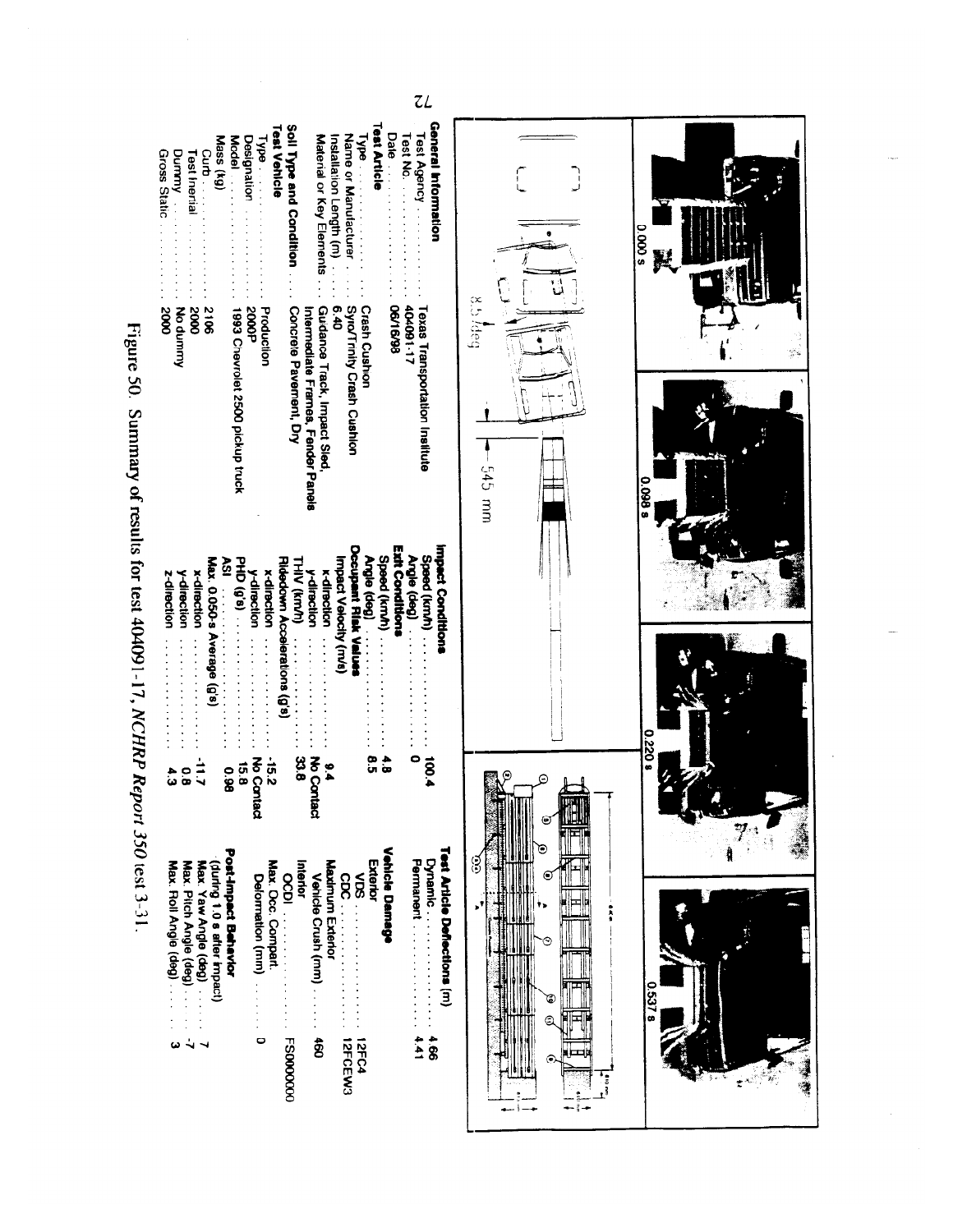

Figure 58. Summary of results for test 404091-18, NCHRP Report 350 test 3-39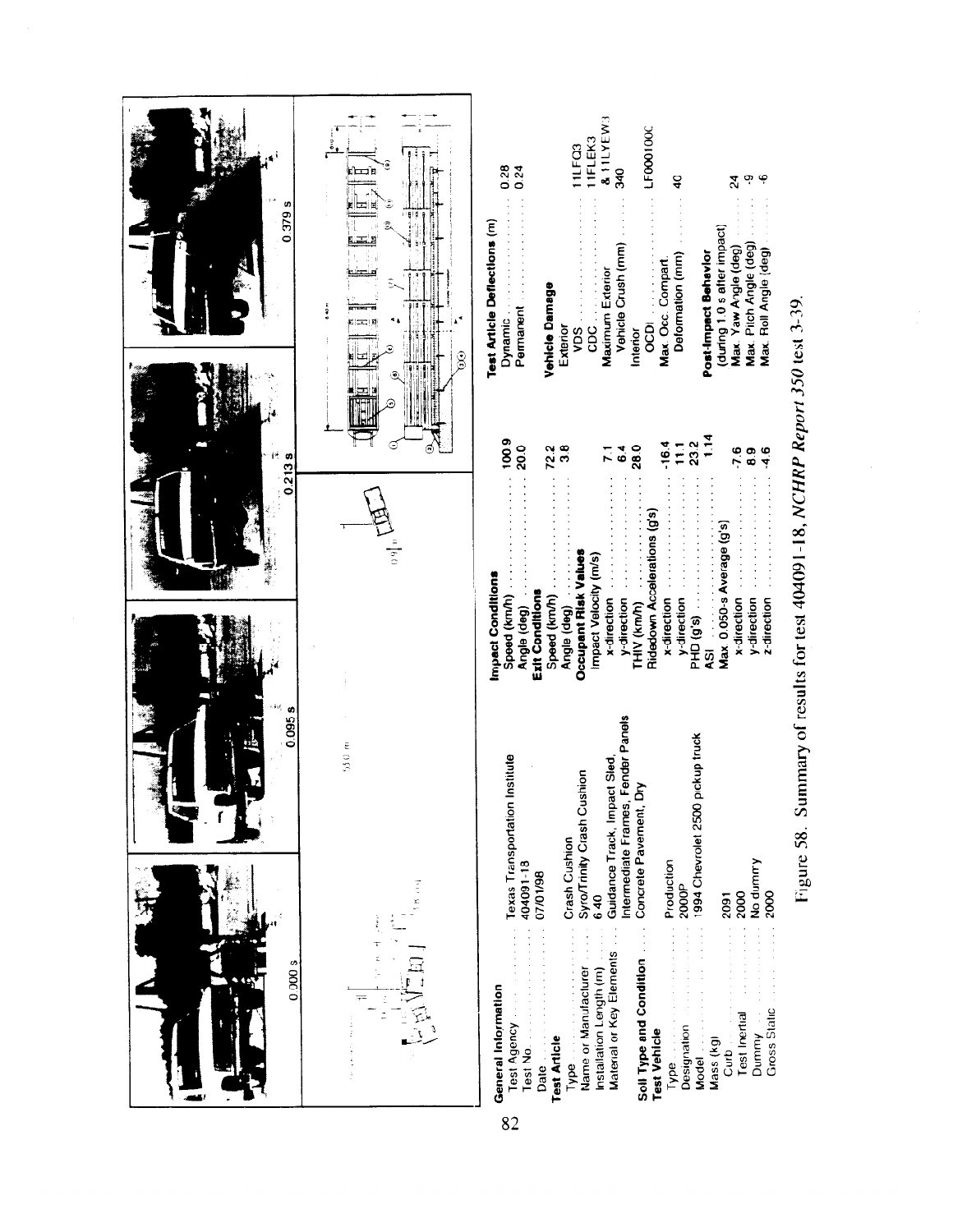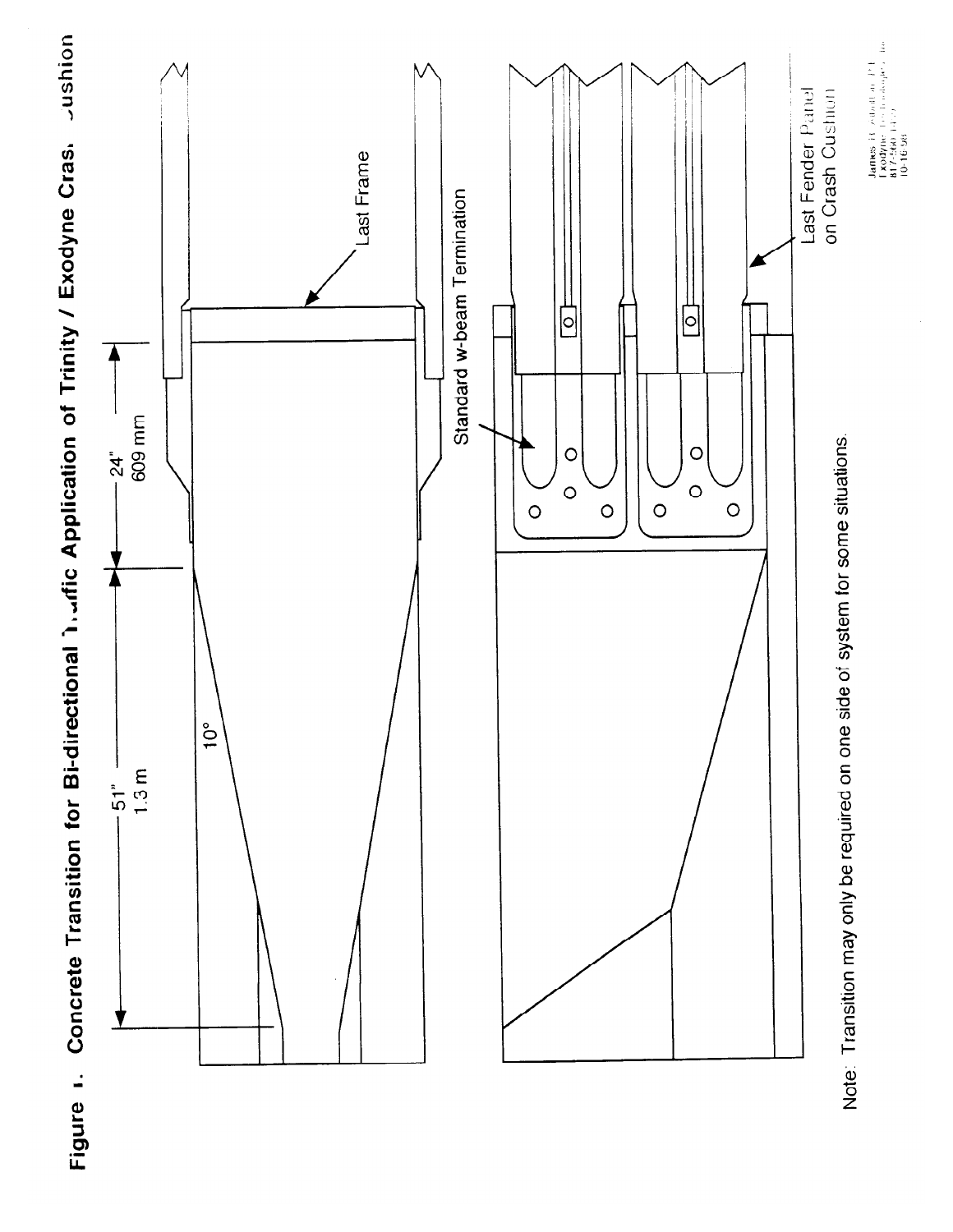

Figure 2. Transition for Bi-directional Transic Application of Trinity / Exodyne Crash

James H. Altarbar P.E.<br>Exodyne To Choopes The<br>817-560 14 P.<br>10-16-98